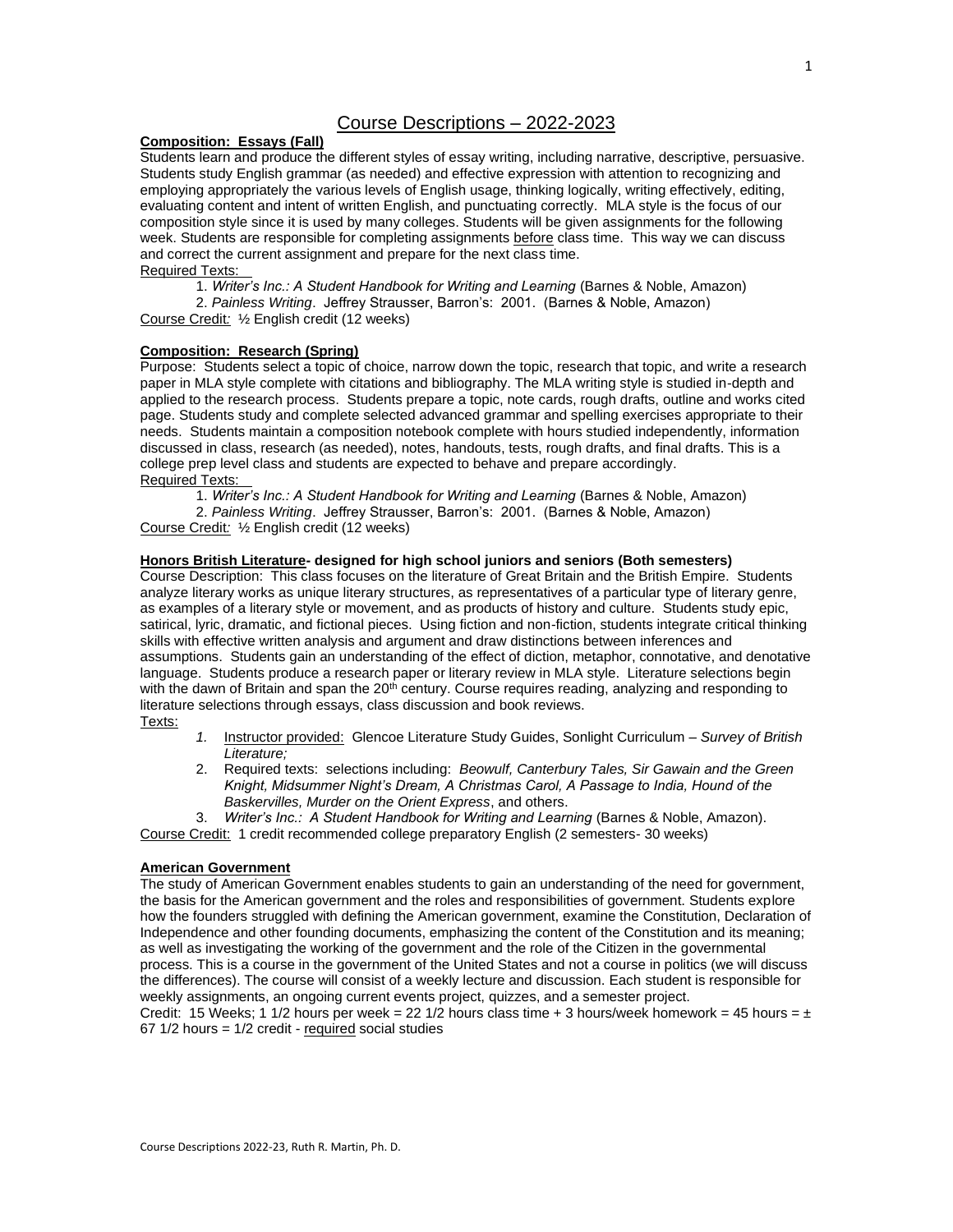# Required texts:

- 1. *SparkNotes: American Government, A Complete Course in a Book.* Spark Publishing 2007. ISBN-10: 1-4114-0516-1; ISBN-13: 978-1-4114-0516.
- 2. *Painless Government -* Jeffery Strausser
- 3. *We Hold These Truths*, Ray Notgrass, editor (available at notgrass.com), ISBN #1-933410-42-6. 1- 59337-055-5 OR newer edition (hardcover).

#### **Economics**

Economics is a semester long course introducing basic economic principles and current economic issues with a focus on the American economy. This course is a brief overview of the basic principles and concepts that make up the discipline of economics. The course will also include an introduction to basic personal financial principles as well as study of the biblical view of wealth. Students will examine components of the American economy such as price, competition, business and banking institutions, as well as examine issues related to the economy as a whole through employment and labor issues, the role of the government in the economy and selected topics on global economics.

# Required texts:

- 1. *Whatever Happened to Penny Candy?* by Richard Marbury, Bluestocking Press, 2004.
- 2. *Economics: A Free Market Reader,* edited by Jane Williams and Kathryn Daniels, Bluestocking Press.
- 3. Instructor Provided Materials: *Economics Essentials*, McGraw-Hill. Selected chapters.

Credit: 15 weeks: see description for Government for approximate number of hours; 1/2 credit required Social Studies

#### **Advanced Composition: Responding to Literature (for high school juniors and seniors only) (Both semesters) Excellent for students preparing for Dual Enrollment English courses!**

Course Description: This course is designed to enhance and refine students' writing skills and ability to critique college-level literature. The literature list is diverse. In addition to developing analytical skills, students will engage in philosophical essay writing analyzing thoughts, society, and life itself, poetry, and short stories. Essays include critical analysis and argument, creative compositions, and eclectic essays. Students are expected to focus, limit, and organize ideas in coherent essay form with the goal of preparing for writing in other disciplines. Their study of literature is designed to enhance their appreciation of various genres of literature and expand their scope of issues concerning personal values, ethics, and social awareness. Students produce a literary research paper in MLA style. This course meets the requirements of a course of rigor and is designed as an Honors class.

#### Required Texts:

1. *Introduction to Reading and Writing* 6<sup>th</sup> Ed., by Edgar V. Roberts and Henry E. Jacobs (this text is extremely expensive if you buy the newer editions; I use the 6th edition which brings the cost down to just a few dollars)

2. *Write for College: A Student Handbook,* Sebranek, Kemper, and Meyer.ISBN #978-0-689-00031-3 Course Credit*:* 1 credit (30 weeks - 2 semesters)

# **World History/Literature (Both semesters)**

2 semesters required; 30 weeks = 1 credit  $H$ istory; 1 credit English

This course covers key concepts in world history from creation/prehistory through the 20<sup>th</sup> century including, but not limited to, the rise of civilizations, empires, expansion, absolutism, revolutions. The course covers extensive composition and grammar skills, as needed. Students produce three major projects. Required Texts:

- 1. *World History with Student Activities*, 3rd Edition Bob Jones University Press [www.bjup.com](http://www.bjup.com/)
- 2. *In Their Words,* Ray Notgrass [www.notgrass.com;](http://www.notgrass.com/)
- 3. Individual literature selections, including, but not limited to: *The Odyssey; A Tale of Two Cities; Around the World in Eighty Days; Romeo and Juliet; Heart of Darkness; The Song of Roland; The Flames of Rome; The Pearl, Eternity in Their Hearts,* and others. NOTE: This list is subject to change.
- 4. *Writer's Inc.: A Student Handbook for Writing and Learning* (Barnes & Noble, Amazon).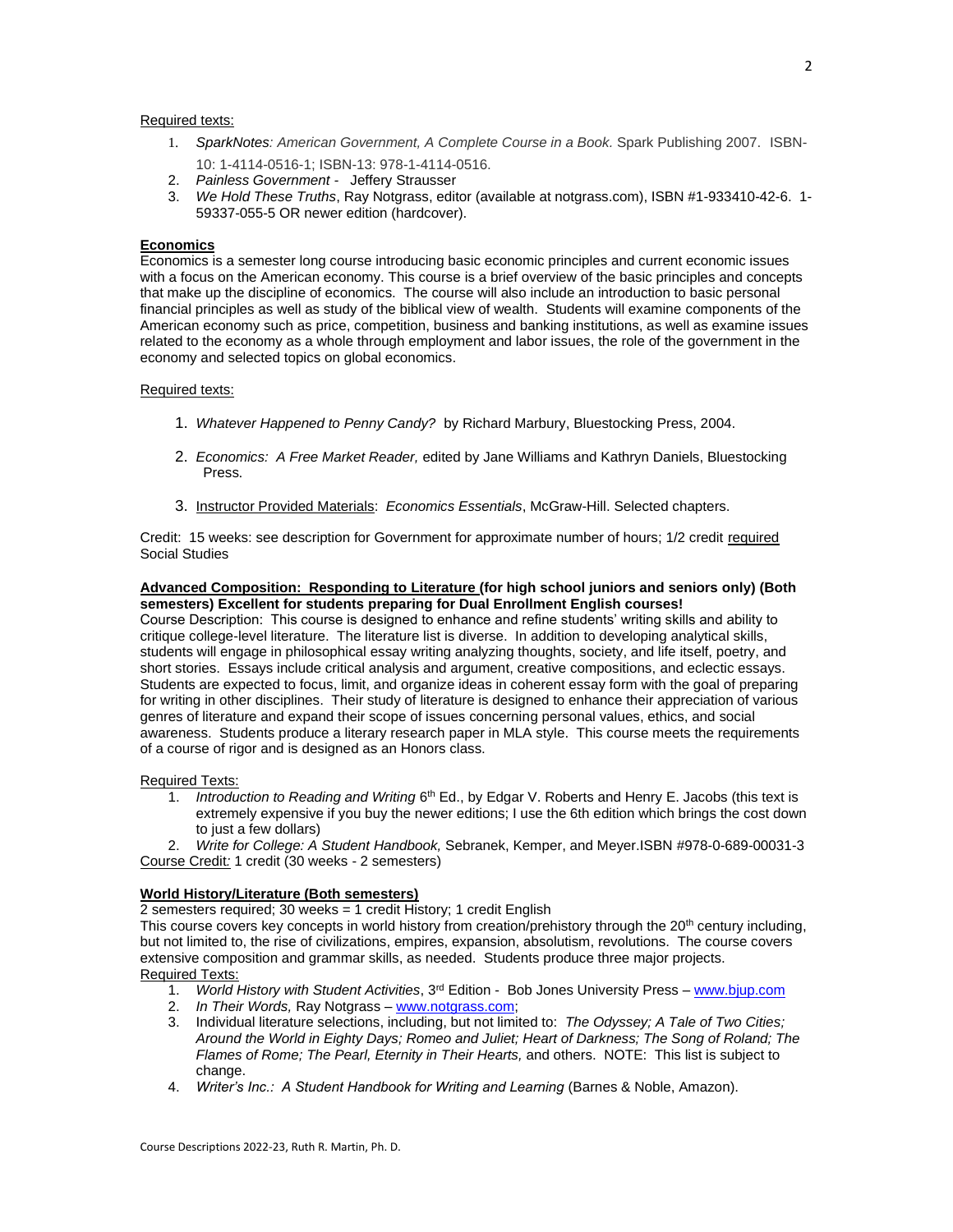**\*\*World History/Lit can be augmented to Honors level.** Total Course Credit: 1 Credit required Social Studies (World History); 1 credit required World Lit./Composition (English)

# **American History/Literature (Both semesters)**

2 semesters required; 30 weeks  $=$  1 credit History; 1 credit English

This course covers key concepts in the founding of the United States through the 21<sup>st</sup> century. It integrates key literature of each period to the history of the time. The course covers extensive composition and grammar skills, as needed. Students produce three major projects, including a research paper in MLA style. Required Texts:

- *1. United States History with Student Activities, 3rd Ed., (2001)* Bob Jones University Press (available fro[m www.bjup.com\)](http://www.bjup.com/)
- *2. American Voices* by Ray Notgrass (available from [www.notgrass.com\)](http://www.notgrass.com/);
- *3.* Individual literature selections, including, but not limited to: *Great American Short Stories, The Scarlet Letter, Streams to the River, River to the Sea, Up from Slavery, A Narrative of the Life of David Crockett, Narrative of the Life of Frederick Douglass, Uncle Tom's Cabin, Cheaper by the Dozen, The Old Man and the Sea*, and others. NOTE: This list is subject to change.
- *4. Writer's Inc.: A Student Handbook for Writing and Learning* (Barnes & Noble, Amazon).

**\*This course can be augmented to Honors level.** Total Course Credit: 1 credit US History (required); 1 credit American Literature/Composition (required) = 2 credits

# **Speech**

Fall: 15 weeks; Prerequisite: NONE; course stands alone

Required texts: *None – instructor provides materials*

Course Description: The Speech course is a one-semester course equaling ½ Carnegie unit credit. The goal of this course is to build important communication skills that will enhance all aspects of the individual's life. Students will be taught how to acquire, analyze and evaluate information in order to organize effective arguments and be given opportunity to practice making those arguments. Students will begin with informal speeches developing skills to take them into more formal public speaking. Debate is introduced in the latter half of this course with the intent of leading students into the spring semester Debate class. Skill in debate helps the individual to think logically, clearly, and quickly. Students are taught to identify flawed reasoning and argue persuasively. Debate also contributes to the student's understanding of himself and his confidence in his ability to analyze issues and communicate effectively. The Speech class focuses primarily on great speeches, forms of debate, recognizing fallacies, and beginning debate techniques and format. Credit: ½ credit (elective)

#### **Debate**

Spring: 15 weeks; Prerequisite: Speech

Required Texts: *None – instructor provides materials*

Course Description: The Debate course is a one-semester course equaling ½ Carnegie unit credit. The goal of this course is to build important communication skills that will enhance all aspects of the individual's life. Students are encouraged to acquire, analyze and evaluate information in order to organize effective arguments and be given opportunity to practice making those arguments. Skill in debate helps the individual to think logically, clearly, and quickly. Students are taught to identify flawed reasoning and argue persuasively. Debate also contributes to the student's understanding of himself and his confidence in his ability to analyze issues and communicate effectively. Debate delves more deeply into the form of debate and the art of argument, continuing with the study of fallacies. Students work together in research and debate teams.

The course utilizes five primary teaching methods:

1. Lectures/demos about debating and debate theory.

2. Class discussions focusing around the topic we will be debating, argumentative concepts, and debate methods.

3. Students will give short, unprepared speeches about very simple ideas.

4. Students will practice debates against each other in pre-arranged teams. These debates will use and be supplemented by research done by students as well as material supplied by the instructor.

5. Students will engage in research on various topics.

Credit: ½ credit (elective)

#### **Creative Writing**

Course Description: Creative Writing is designed to aid students in their creative expression and to improve writing skills at the secondary level. The purpose of this class is to encourage students to cultivate the habits, attitudes and flexibility of a professional writer in a professional writing community. Students explore different genres and elements of creative writing in a workshop-style setting, i.e. working independently and